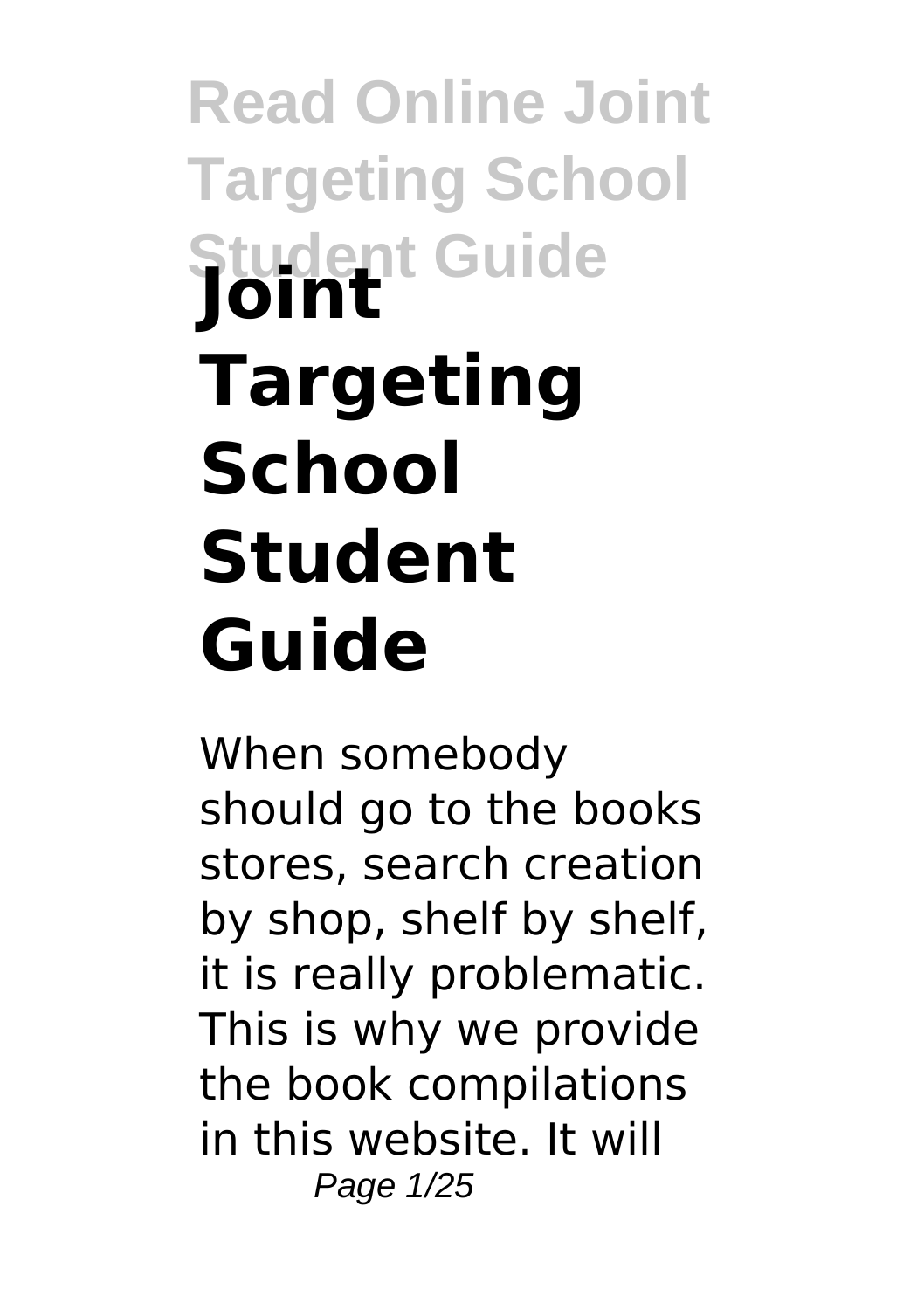**Read Online Joint Targeting School** Studently ease you to see guide **joint targeting school student guide** as you such as.

By searching the title, publisher, or authors of guide you in fact want, you can discover them rapidly. In the house, workplace, or perhaps in your method can be every best area within net connections. If you purpose to download and install the joint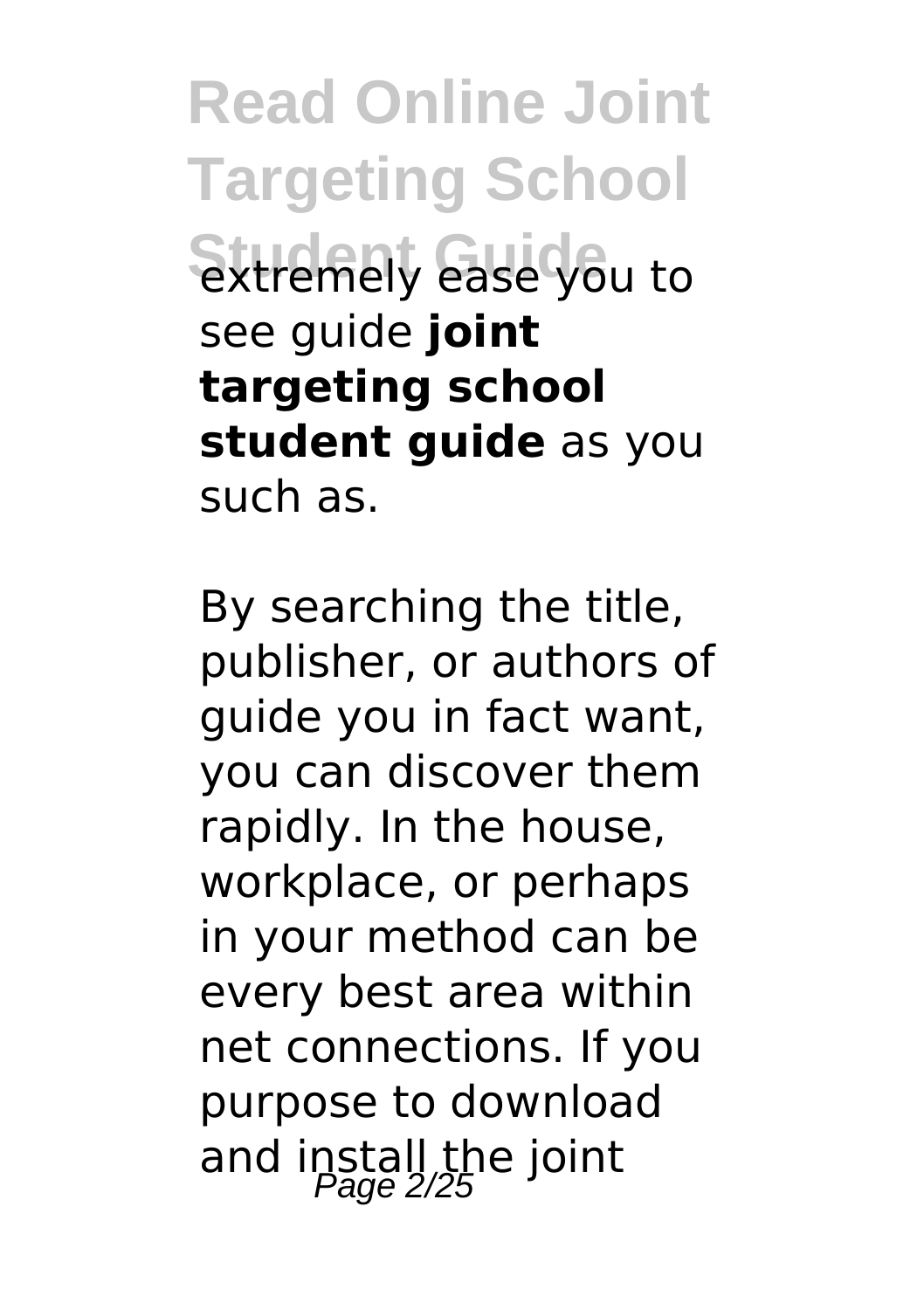**Read Online Joint Targeting School Stargeting schoole** student guide, it is completely easy then, in the past currently we extend the member to purchase and create bargains to download and install joint targeting school student guide appropriately simple!

Ebooks on Google Play Books are only available as EPUB or PDF files, so if you own a Kindle you'll need to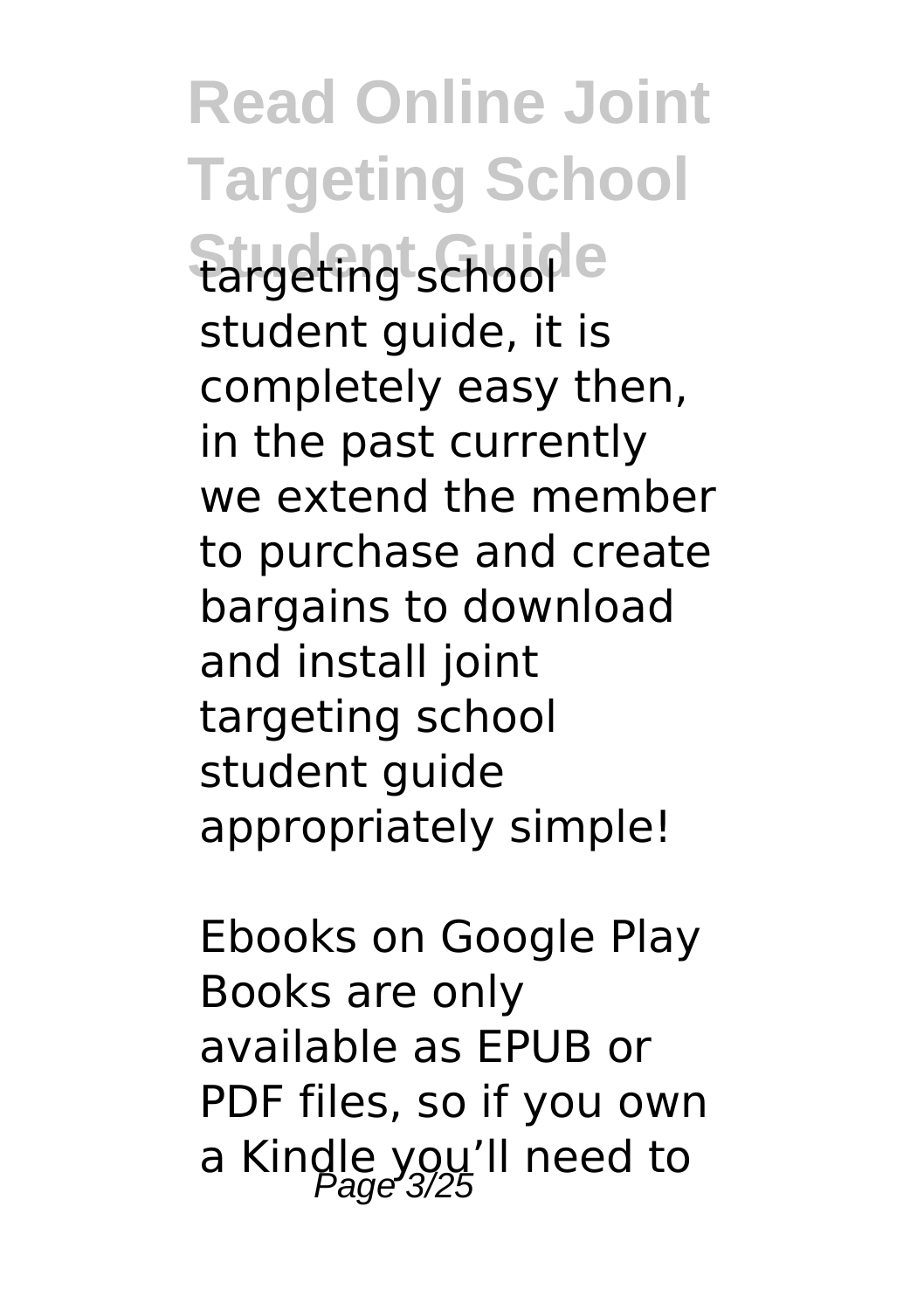**Read Online Joint Targeting School** Studenthem to MOBI format before you can start reading.

#### **Joint Targeting School Student Guide**

This student guide serves as a bridge between current operational-level doctrine and tacticallevel employment at the joint force level. It is intended to inform doctrine writers, educators, and trainers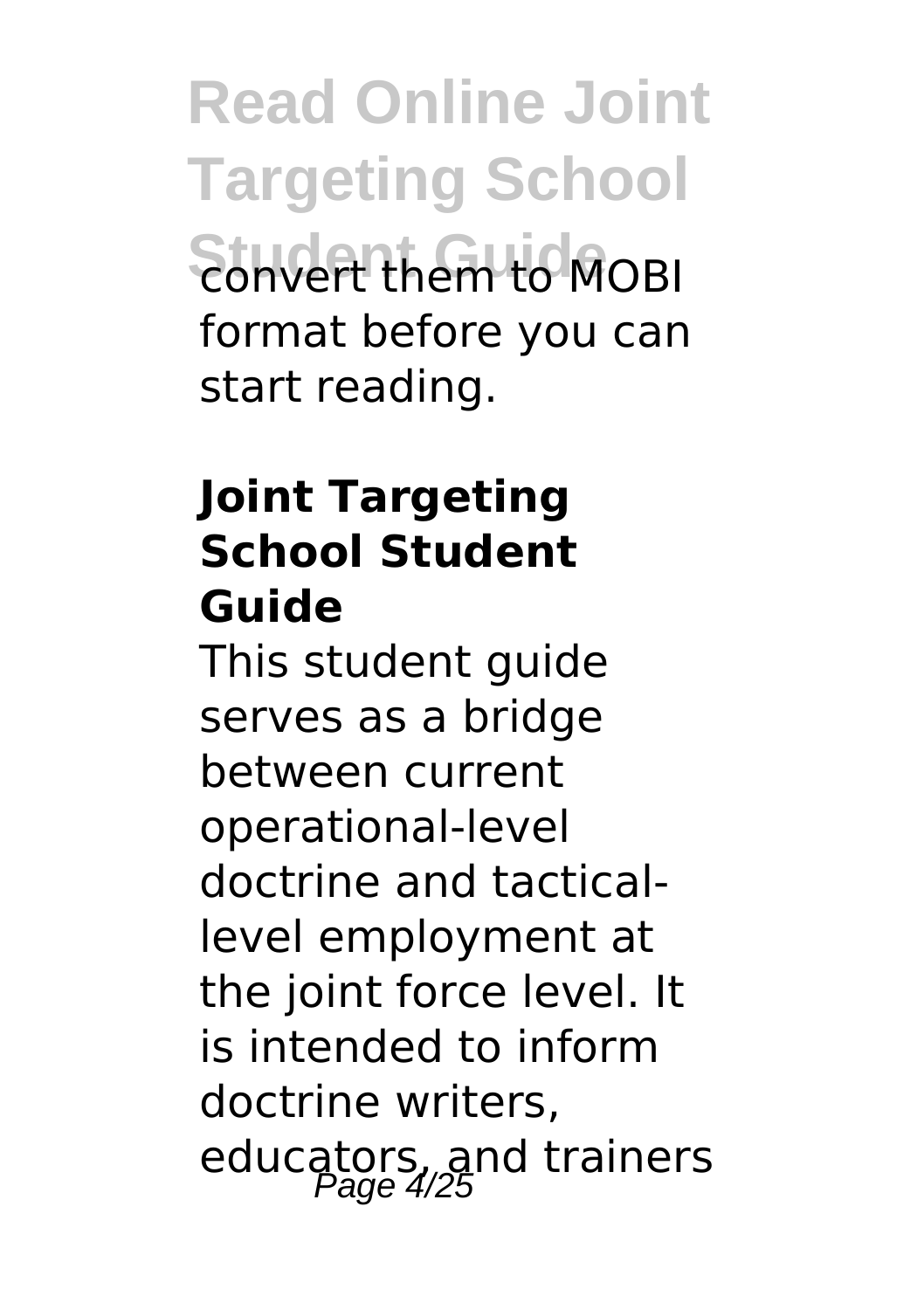**Read Online Joint Targeting School** Student <sub>Joint</sub>ide targeting process. It supplements, not replaces, existing joint or Service doctrine. The student guide is designed for use by

#### **Joint Targeting School Student Guide - Joint Chiefs of Staff**

1. The Joint Targeting School is located within Bldg. 420, Layton Hall on Dam Neck Annex Oceana. It is accessible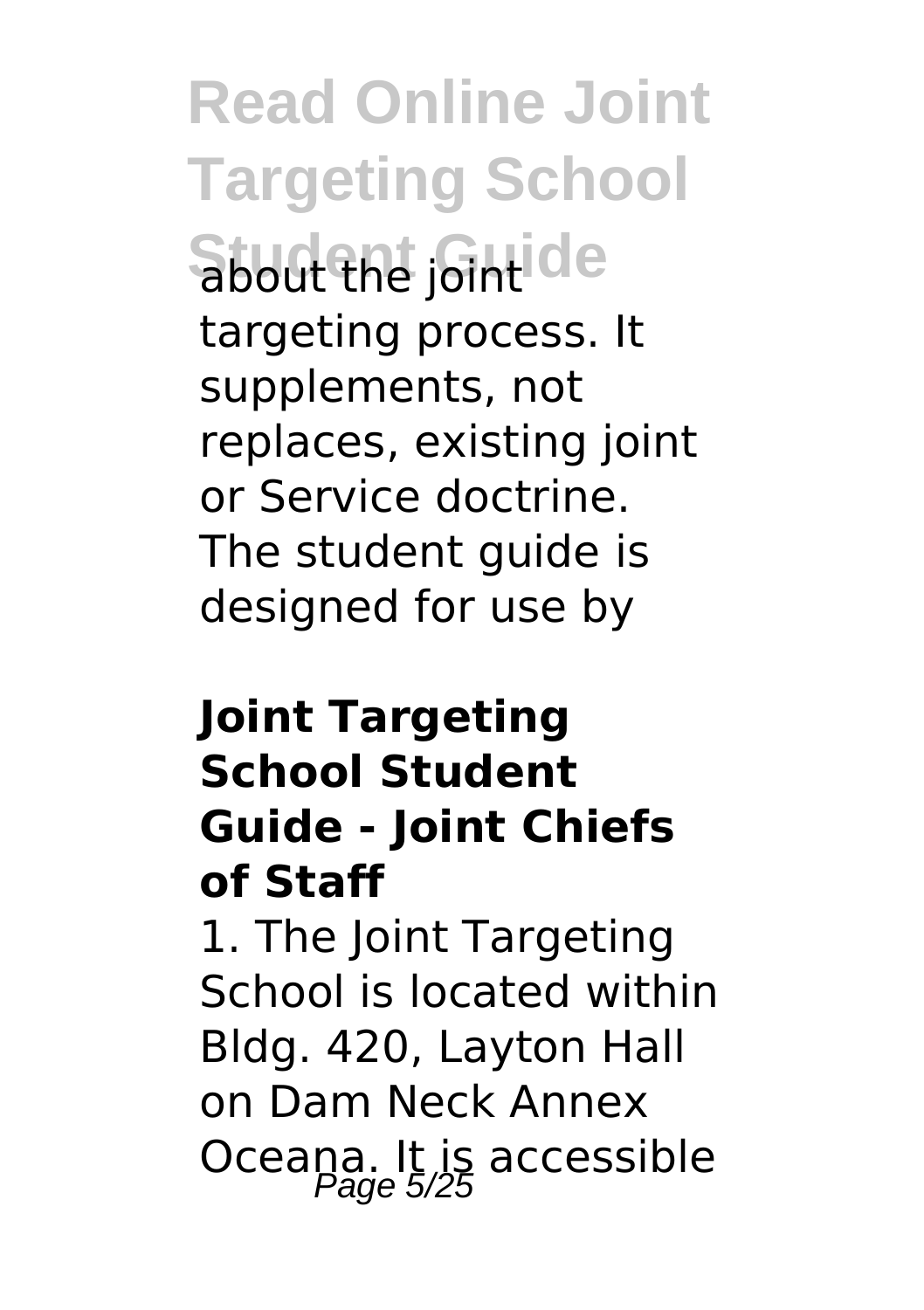**Read Online Joint Targeting School** Sither from Norfolk international Airport, Norfolk, VA (nearest); or the Newport News/Williamsburg International Airport, Newport News, VA. 7. 2. Upon your arrival at the facility, please check in at the quarterdeck with JTS Admin NLT 0745.

#### **The JOINT TARGETING SCHOOL**

Mission: To provide doctrinally-based joint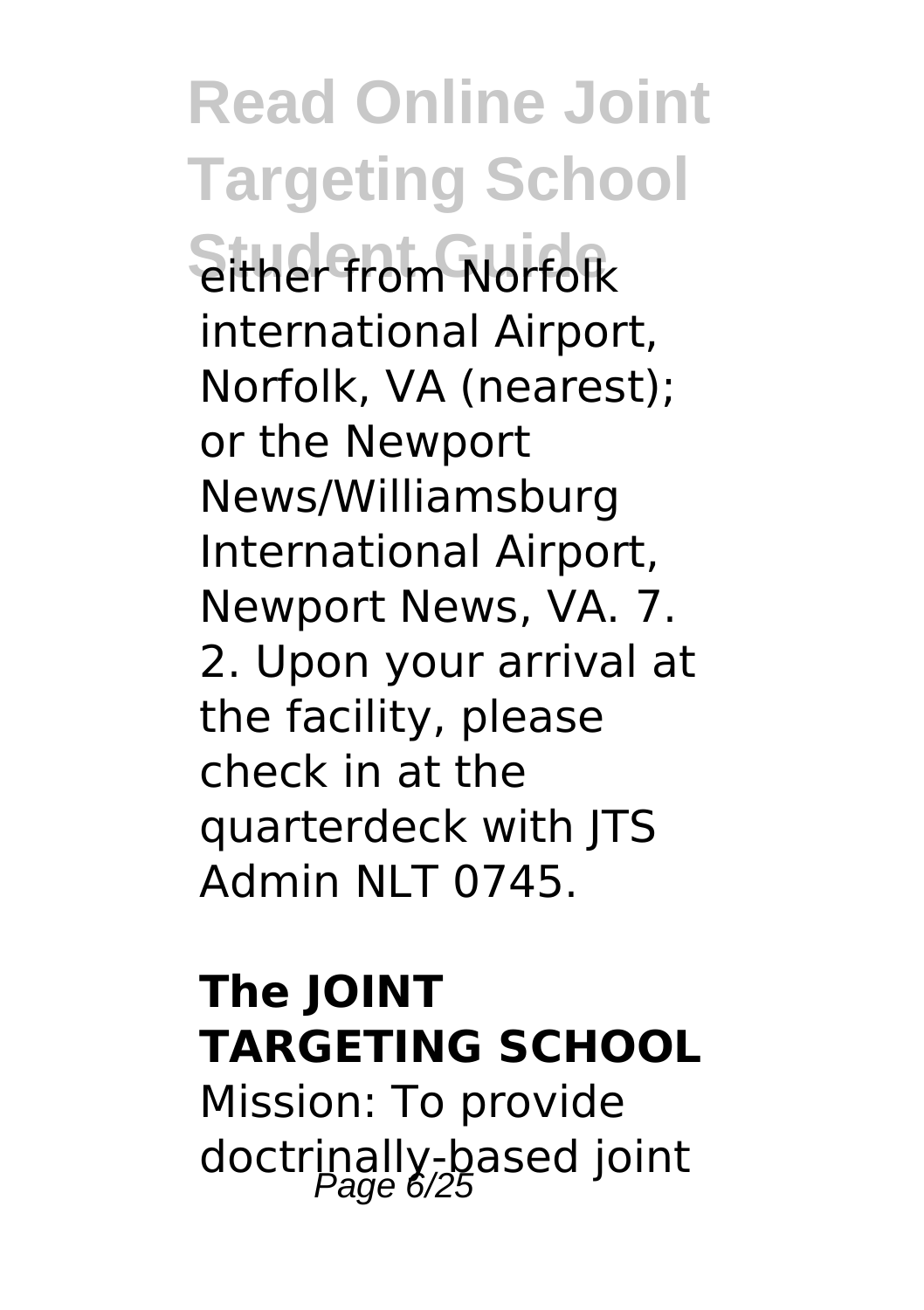**Read Online Joint Targeting School Stargeting education** and training in order to prepare Service, Interagency, and Allied personnel for operational-level targeting duties. Location: The JTS is a Joint Functional School that falls within the Joint Education and Doctrine Directorate of the J7, Joint Force Development of the Joint Staff. Its physical location is at the Center for Information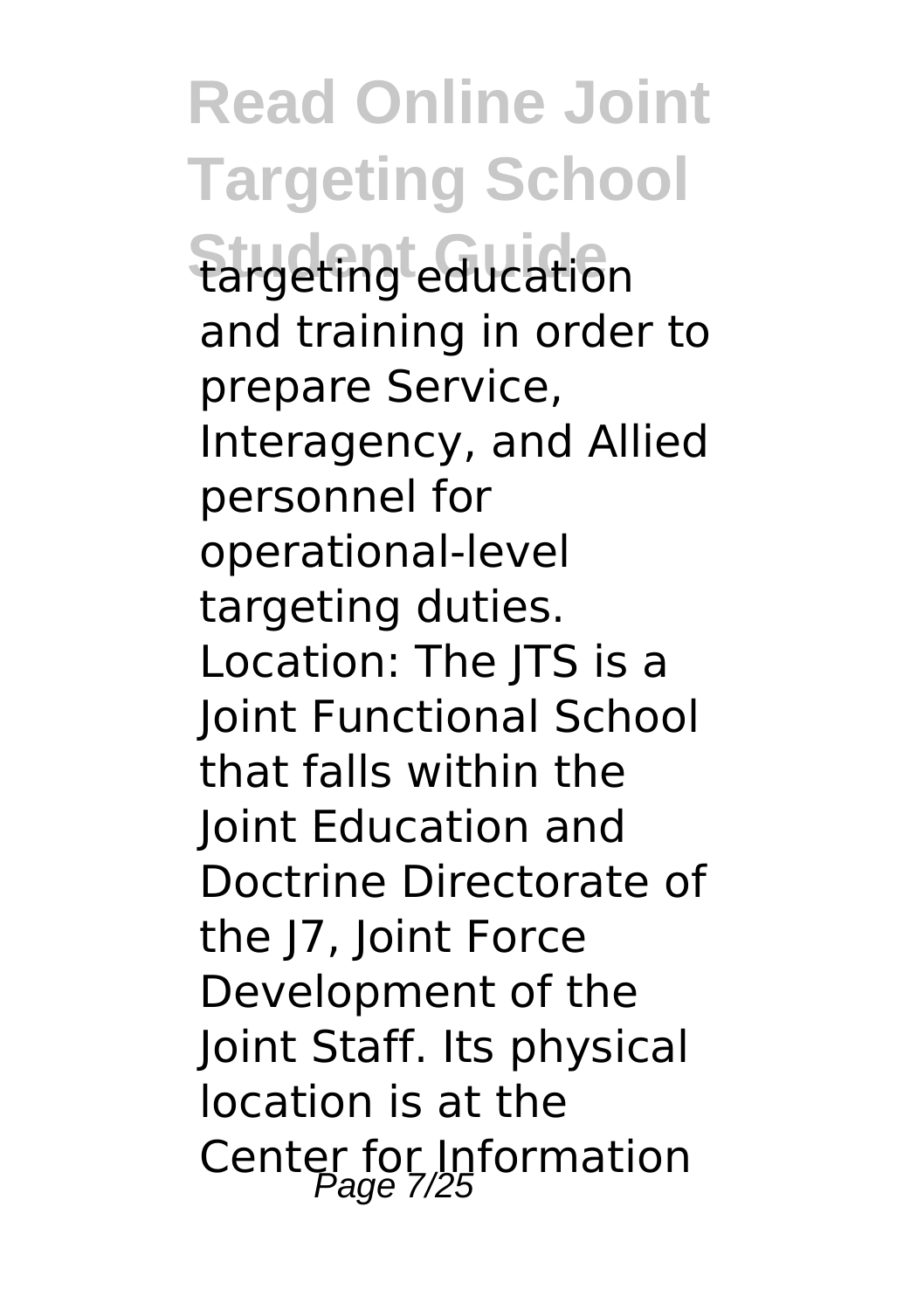**Read Online Joint Targeting School Student Guide** Dominance-Hampton Roads, Layton Hall (Bldg 420), Naval Air Station Oceana-Dam Neck Annex.

**Joint Chiefs of Staff > Doctrine > Joint Training > Joint ...** JTIC is the education and training solution for maintaining and increasing Alliance competency in the Joint Targeting Process through formal qualification and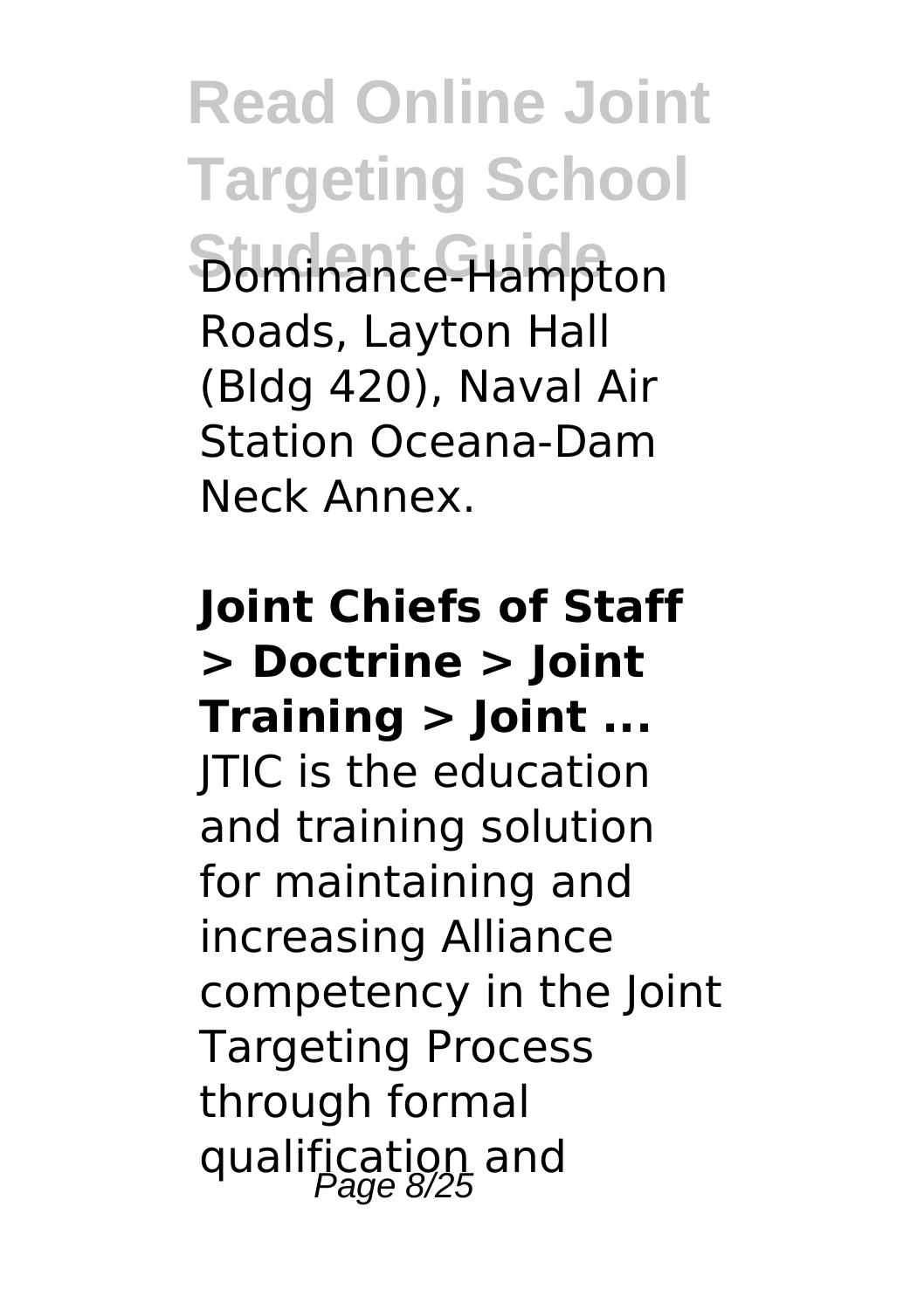**Read Online Joint Targeting School** Student Guide<sub>s</sub> at the NATO School Oberammergau. JTIC derives its purpose and intent from the "Intelligence Support to Targeting" work package of NATO's Joint Intelligence, Surveillance, and Reconnaissance (JISR) Initiative, which was adopted by the nations during NATO's Chicago Summit in 2012.

### **Joint Targeting**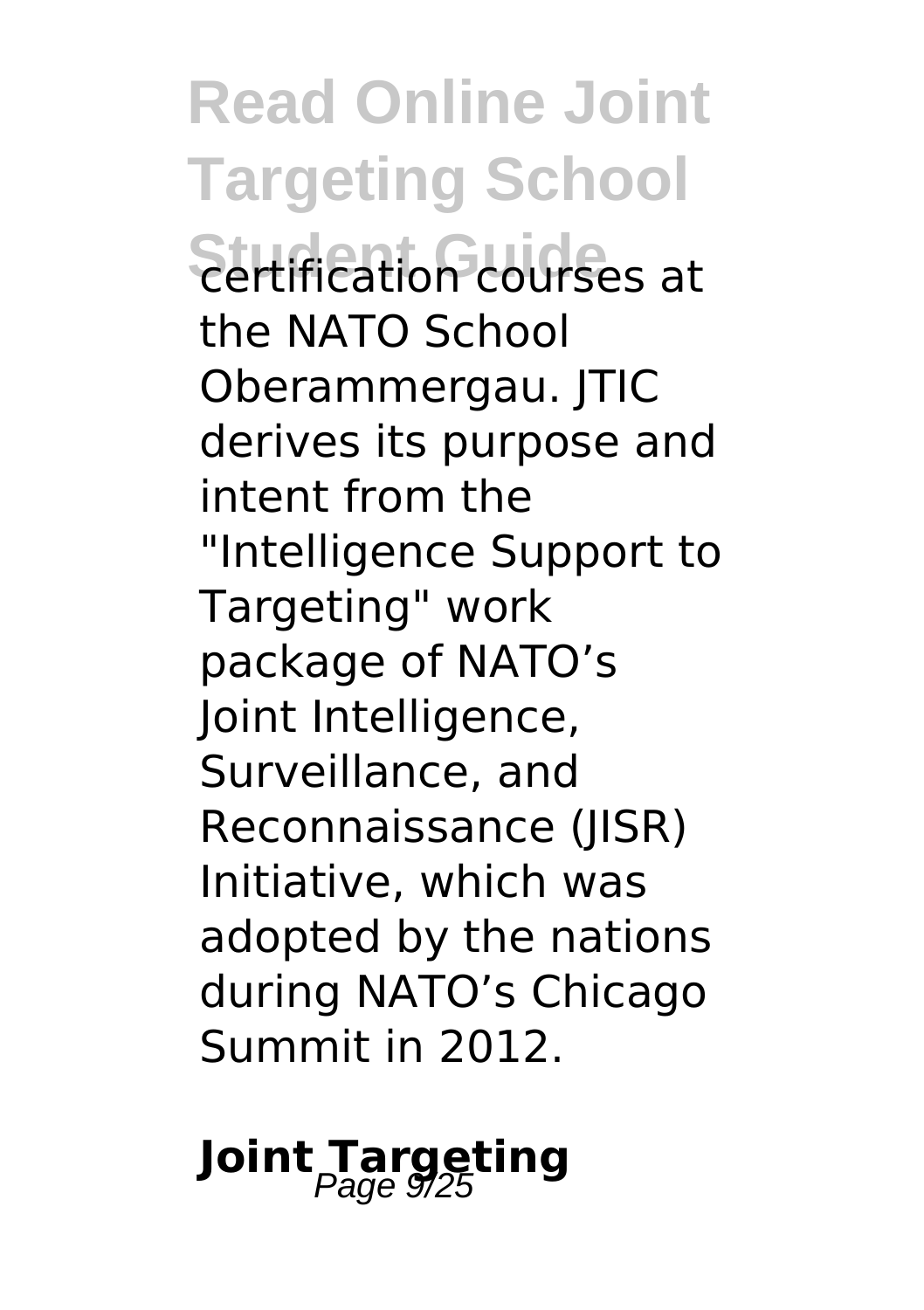**Read Online Joint Targeting School Student Guide Interoperability Curriculum (JTIC)** The Joint Targeting School provides training to over 1,300 students annually through five JQO accredited courses. Students in specific career fields earn additional qualifications through...

**Targeting For Partners Course - United States Navy** Joint Staff  $l-7$  is the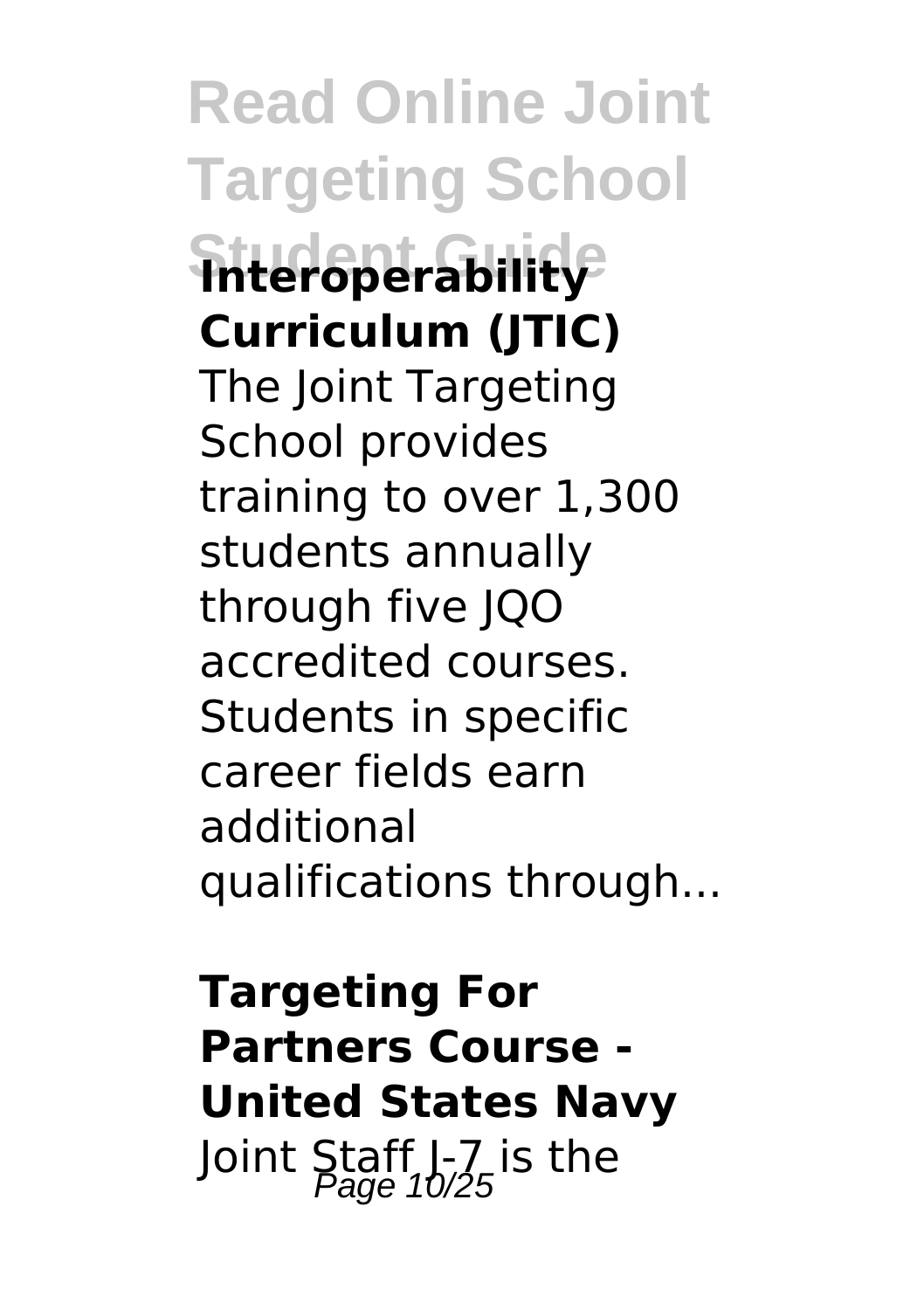**Read Online Joint Targeting School Student Guide** lead agent for this joint training course syllabus, which is authorized for issue by the Joint Targeting. School. This syllabus is directive in nature and prescribes the overall training strategy and amount of instruction. required for a student with the entry prerequisites to attain course goals and graduate.

## Joint Targeting Staff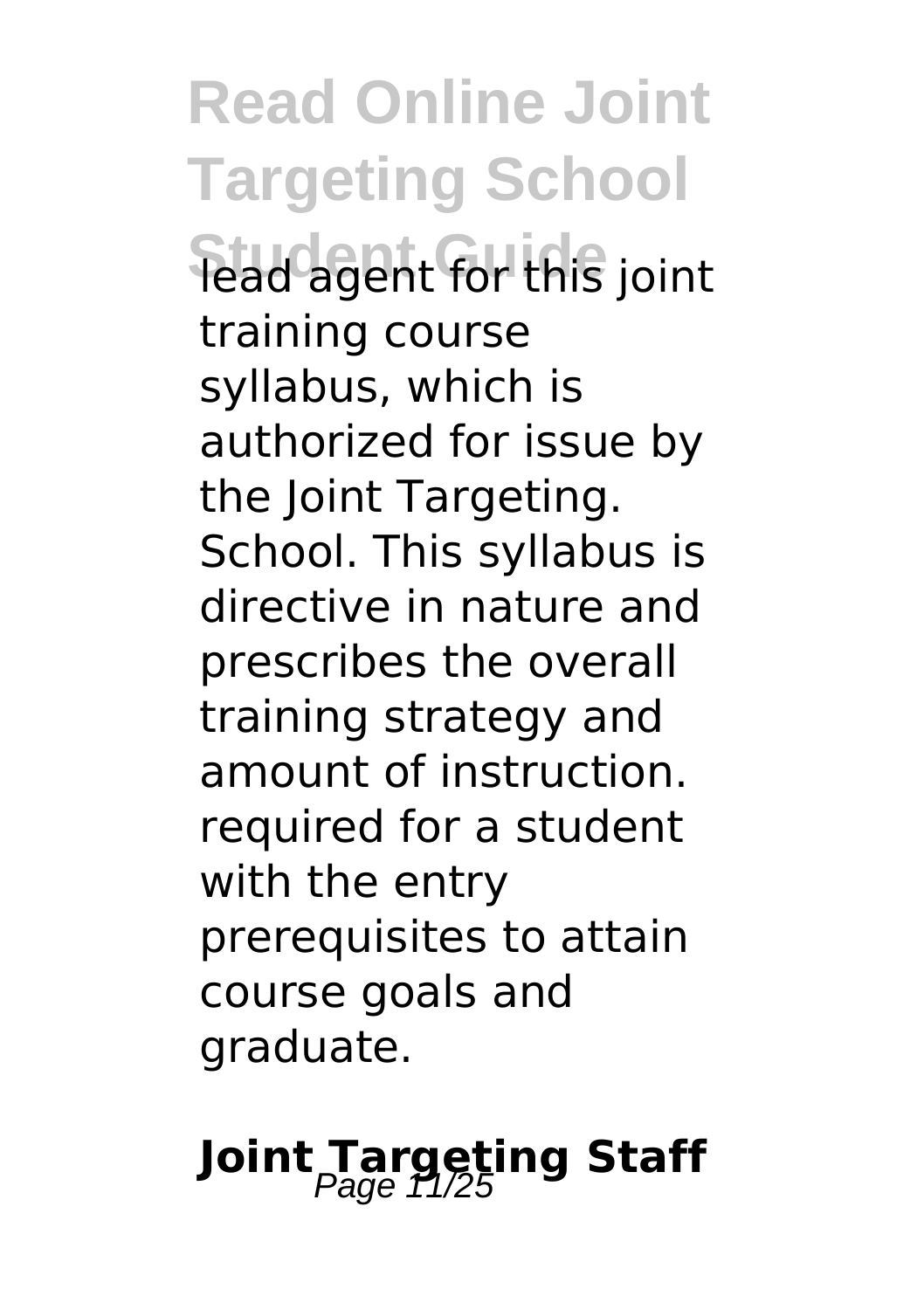**Read Online Joint Targeting School Student Guide Familiarization Course Syllabus** At their request, JTS taught the Targeting for Partners Course to students from USSOUTHCOM, its components, and 10 partner students from Argentina, Brazil, Chile, Colombia, Honduras, Guatemala, and Paraguay. Congrats to all the new graduates!! 03/13/2020 U.S. Department of Defense  $\left( \mathsf{DoD}\right) _{\mathsf{Page}}$  12/25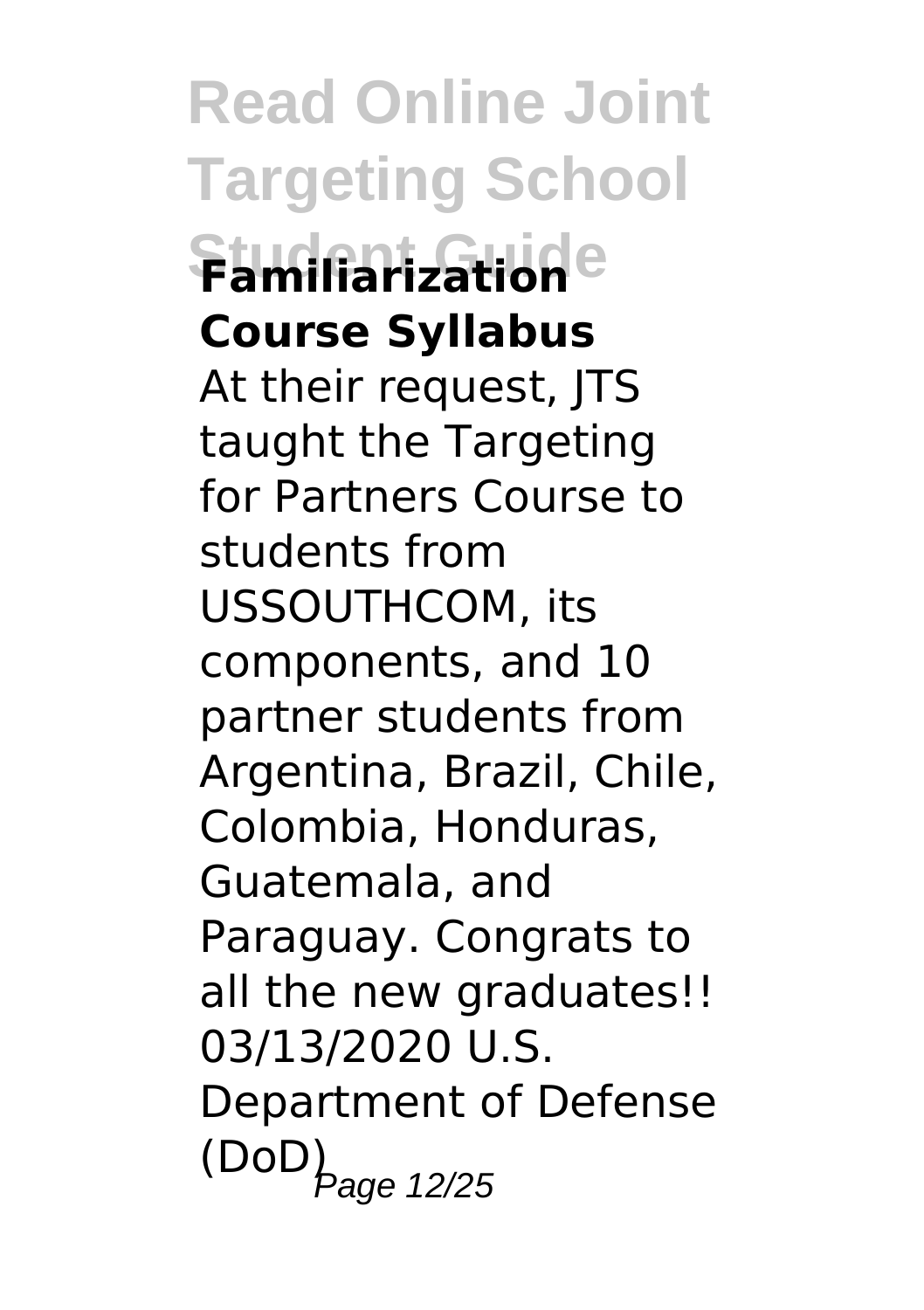**Read Online Joint Targeting School Student Guide**

**Joint Targeting School, 2088 Regulus Ave, Virginia Beach ...** Joint Targeting Cycle: Given references, describe the Joint targeting cycle, to include Objectives and Guidance, Target Development, Capabilities Analysis (Weaponeering), Force Planning and Assignment, Mission Planning/Force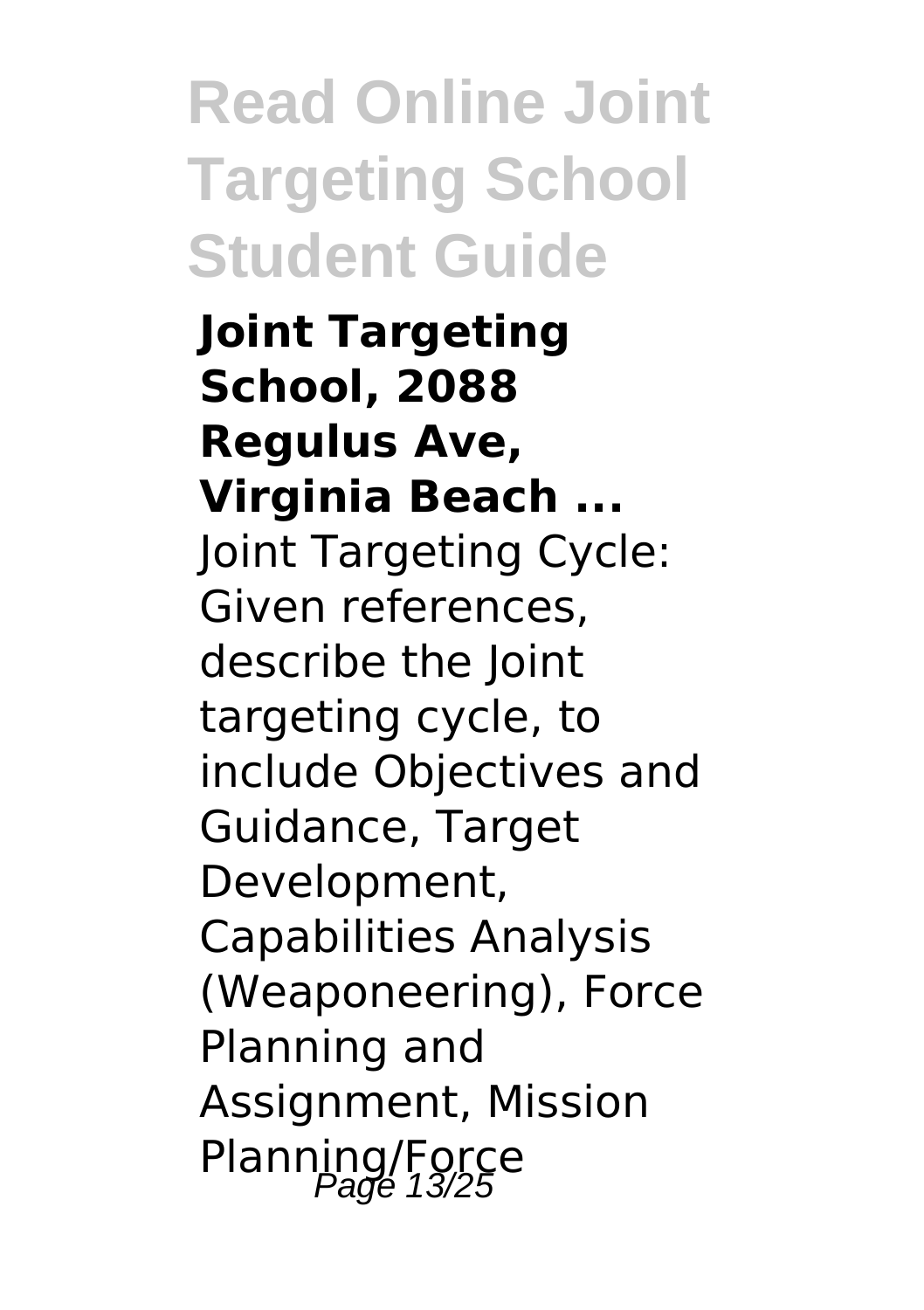**Read Online Joint Targeting School Student Guide** Execution and Combat Assessment IAW AJP 3.9, AD 80-70 and AM 80-70.

#### **NSO > Academics > Portfolio > Course Catalogue > Course**

**...**

Joint Staff J-7 is the lead agent for this joint training course syllabus, which is authorized for issue by the Joint Targeting. School. This syllabus is directive in nature and<br>Page 14/25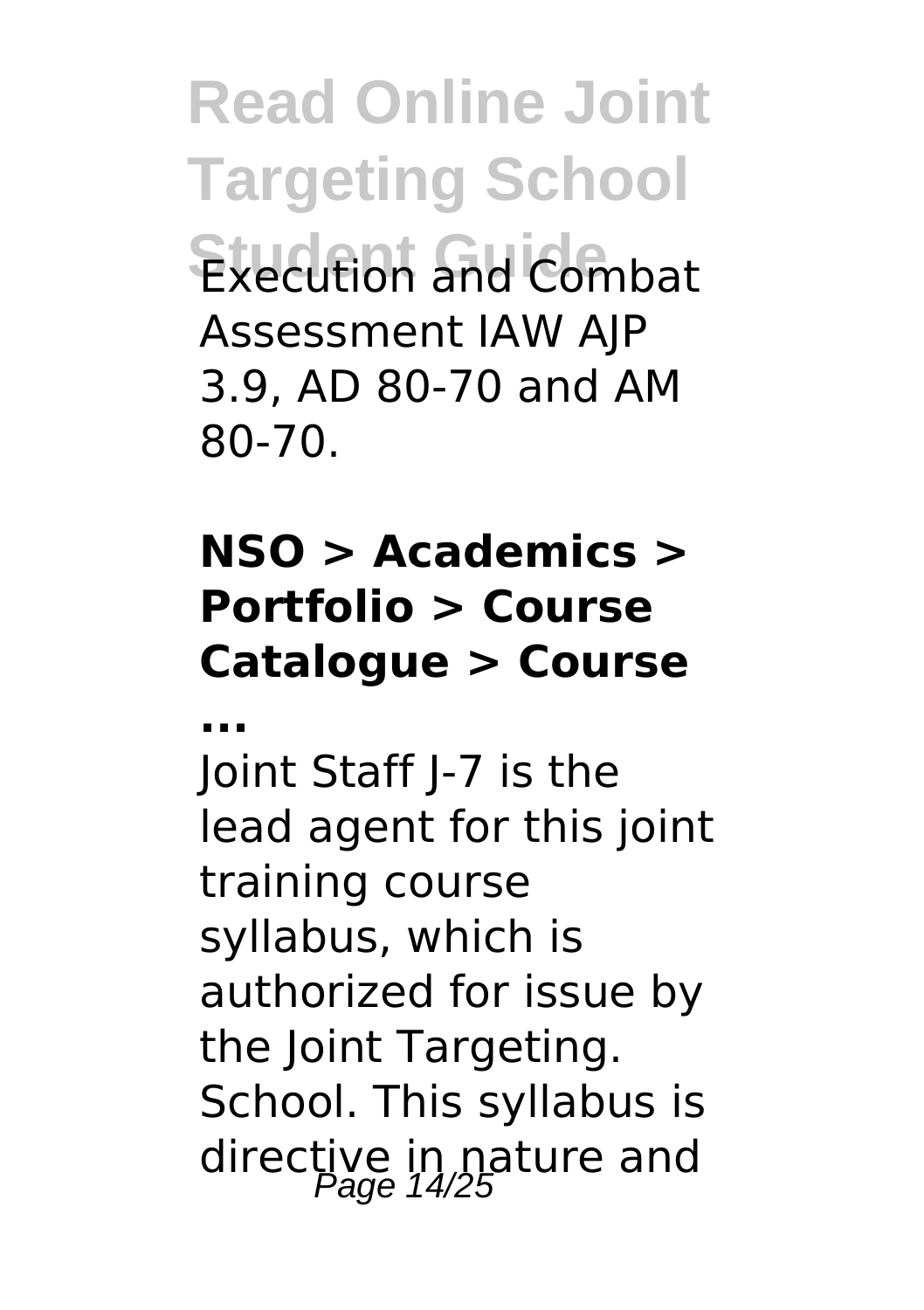**Read Online Joint Targeting School Strescribes the overall** training strategy and amount of instruction. required for a student with the entry prerequisites to attain course goals and graduate.

#### **Collateral Damage Estimation ... - Joint Chiefs of Staff**

CAS unable to acquire target or mark prior to release, requires accurate real-time targeting data,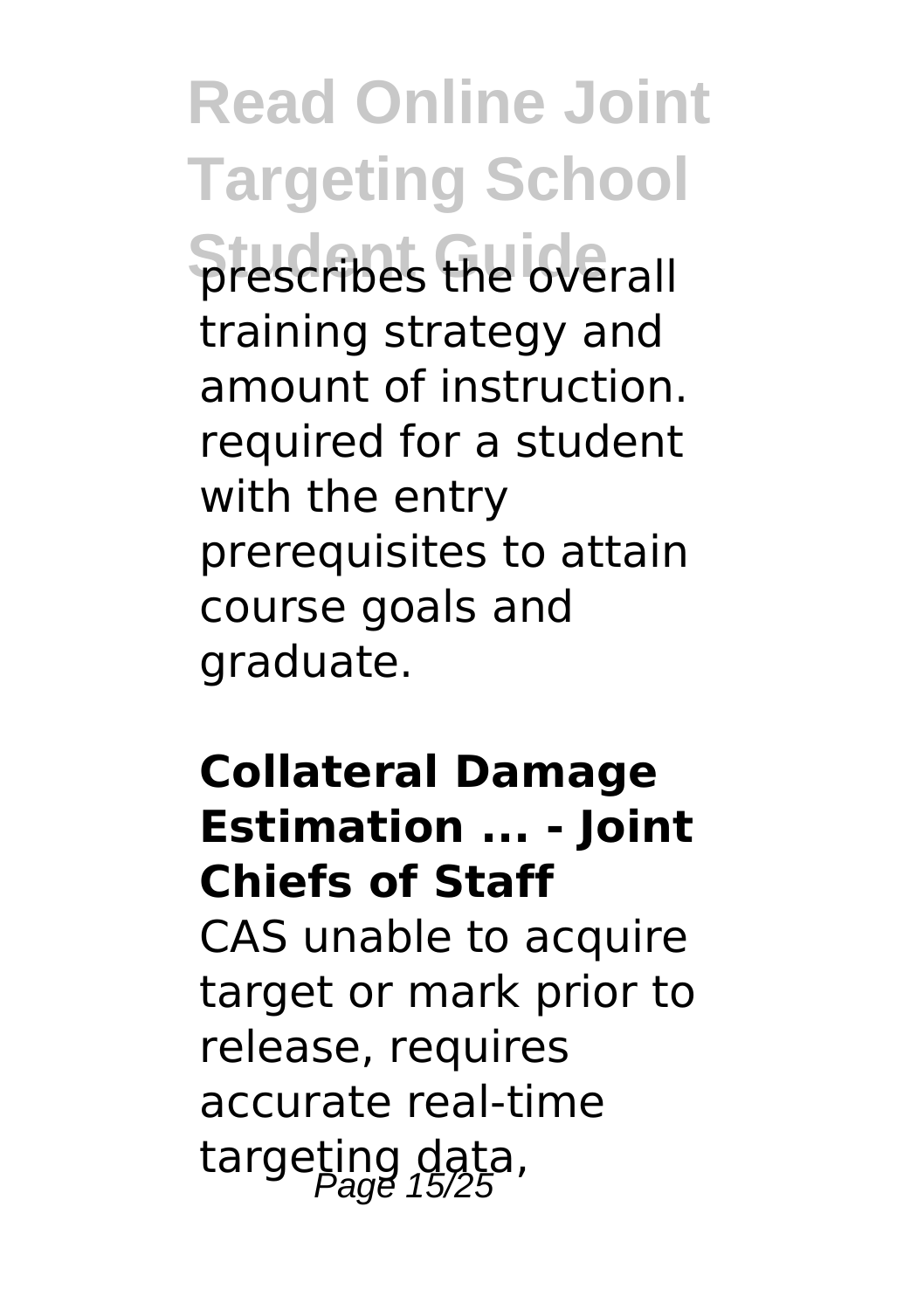**Read Online Joint Targeting School** Student Guide Type3-clearance for multiple attacks within a single engagement

with restrictions, ITAC grants weapons release authority to the pilot, "cleared to engage"

**Joint Firepower Course (JFC) - StudyBlue** Army Training Requirements and Resources System TRS-School Codes 886 and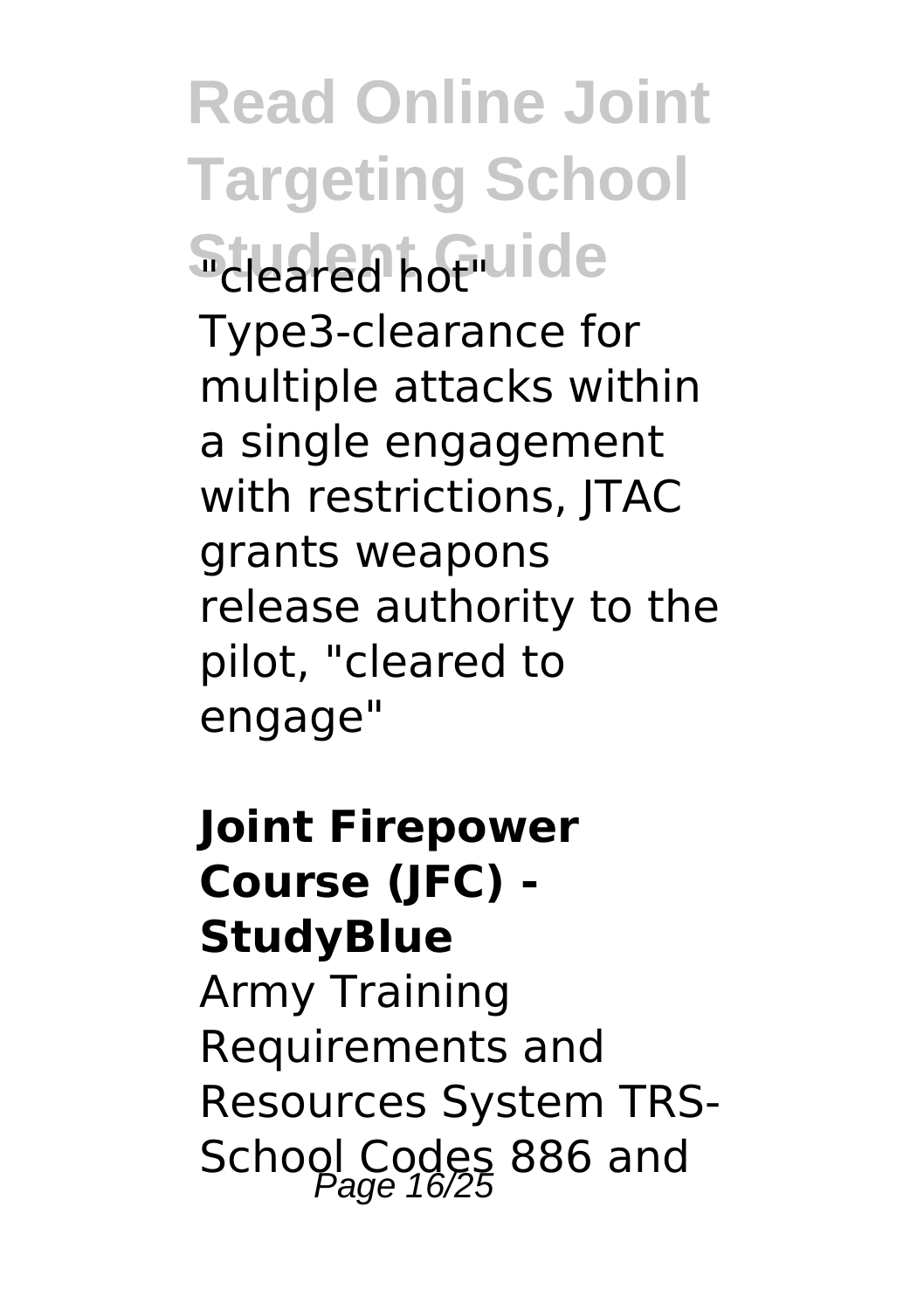**Read Online Joint Targeting School S86A; Unit Training.** MTT -or- at Hurlburt or Nellis; For more information about ATRRS enrollment in resident courses: Keith Wells ATRRS Registration Assistance AJST-Hurlburt 850-884-6181 DSN: 579-6181. Formal Courses. Joint Air Operations Command & Control Course (JAOC2C)

## **Training | US Army**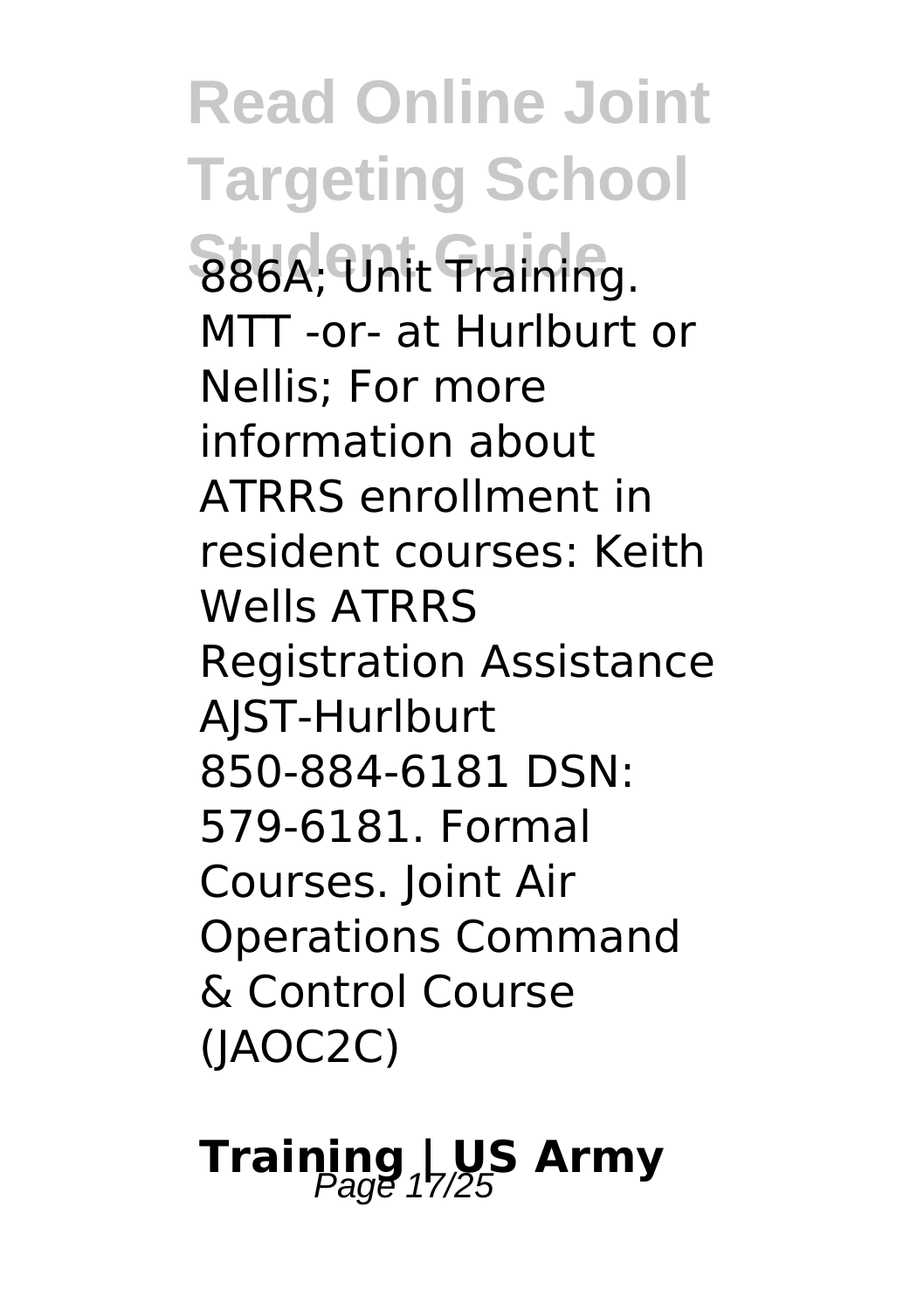**Read Online Joint Targeting School Student Guide Combined Arms Center** FORT SILL, Oklahoma (Dec. 20, 2018) -- The Army concluded its first accredited Joint Intermediate Target Development (JITD) course Dec. 14, at Fort Sill.The course was identified as a necessary ...

**New Joint Intermediate Target Development Course creates ...** Page 18/25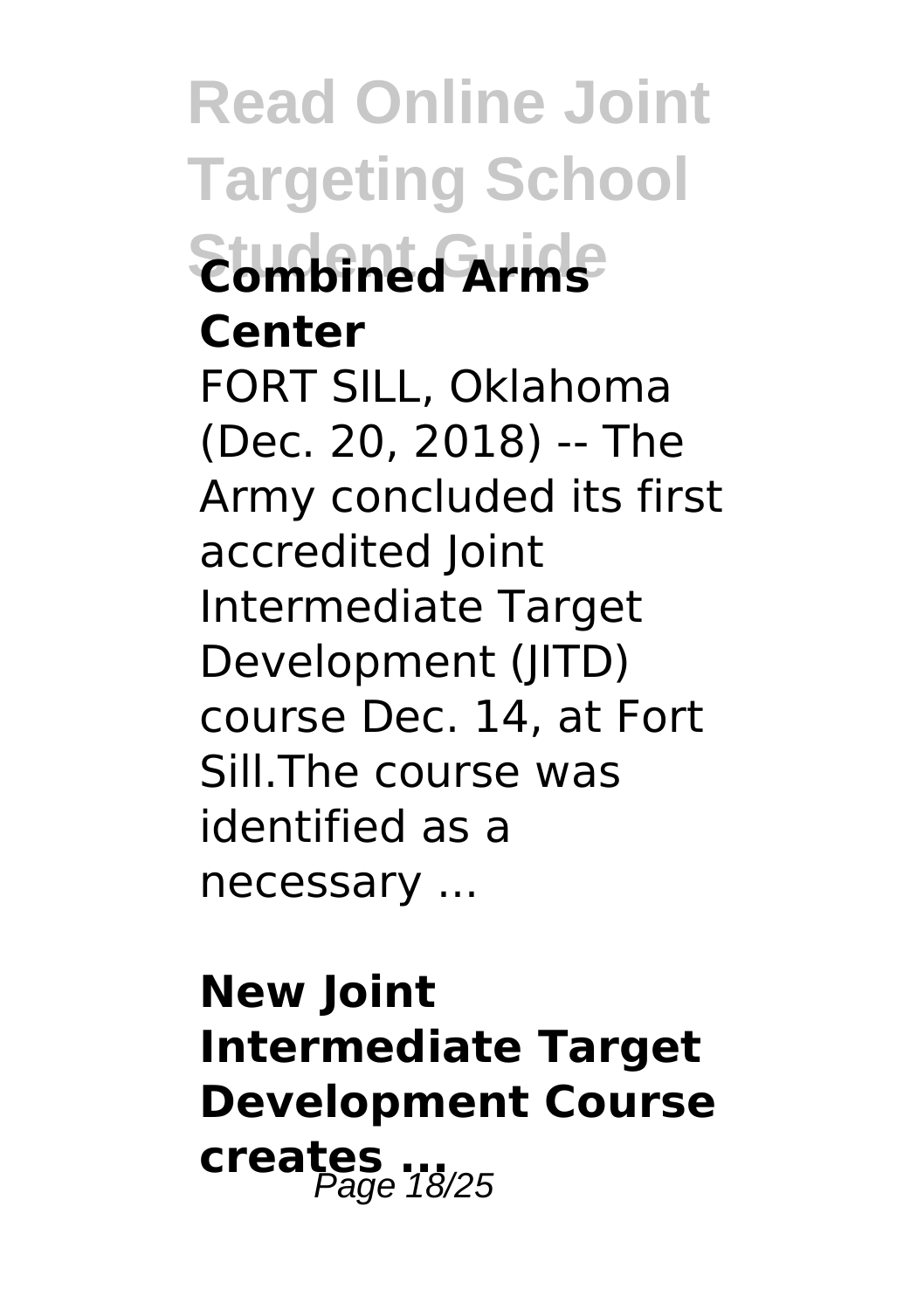**Read Online Joint Targeting School Student Guide** Targeteers with the necessary knowledge and individual skills to develop and database any target type in the JTS database, according to NATO standards as described in Allied Joint Publication 3.9, ACO Directive 80-70 and USA Chairman Joint Chiefs of Staff Instruction 3370.01.

## **NSO > Academics >** Page 19/25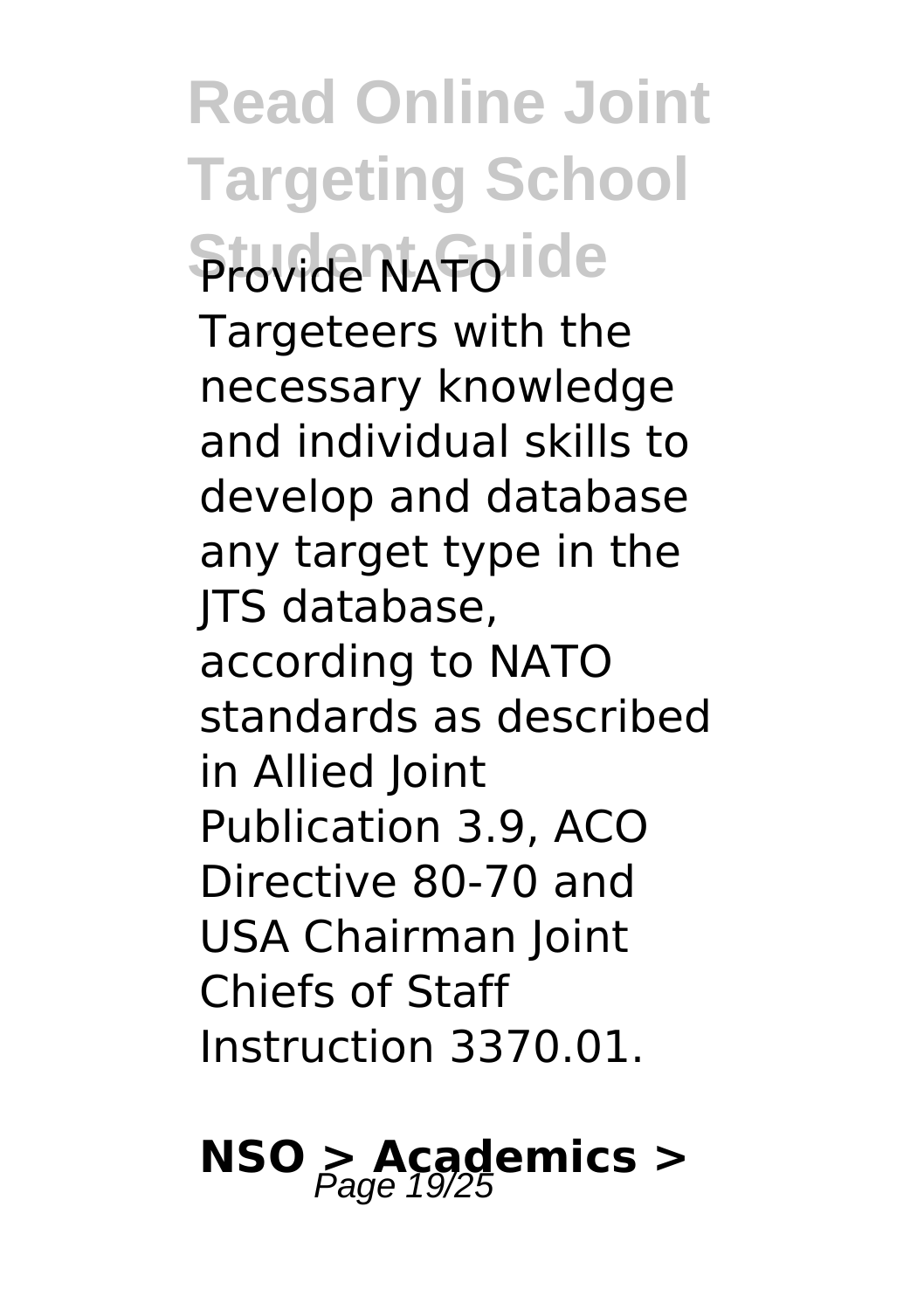**Read Online Joint Targeting School Student Guide Portfolio > Course Catalogue > Course**

**...** "The competition is targeting students from high schools and universities in Rwanda and students who participate in this competition will benefit from learning about COVID-19, receiving ...

**Rwandan And Harvard Med Students Help Shatter The ...**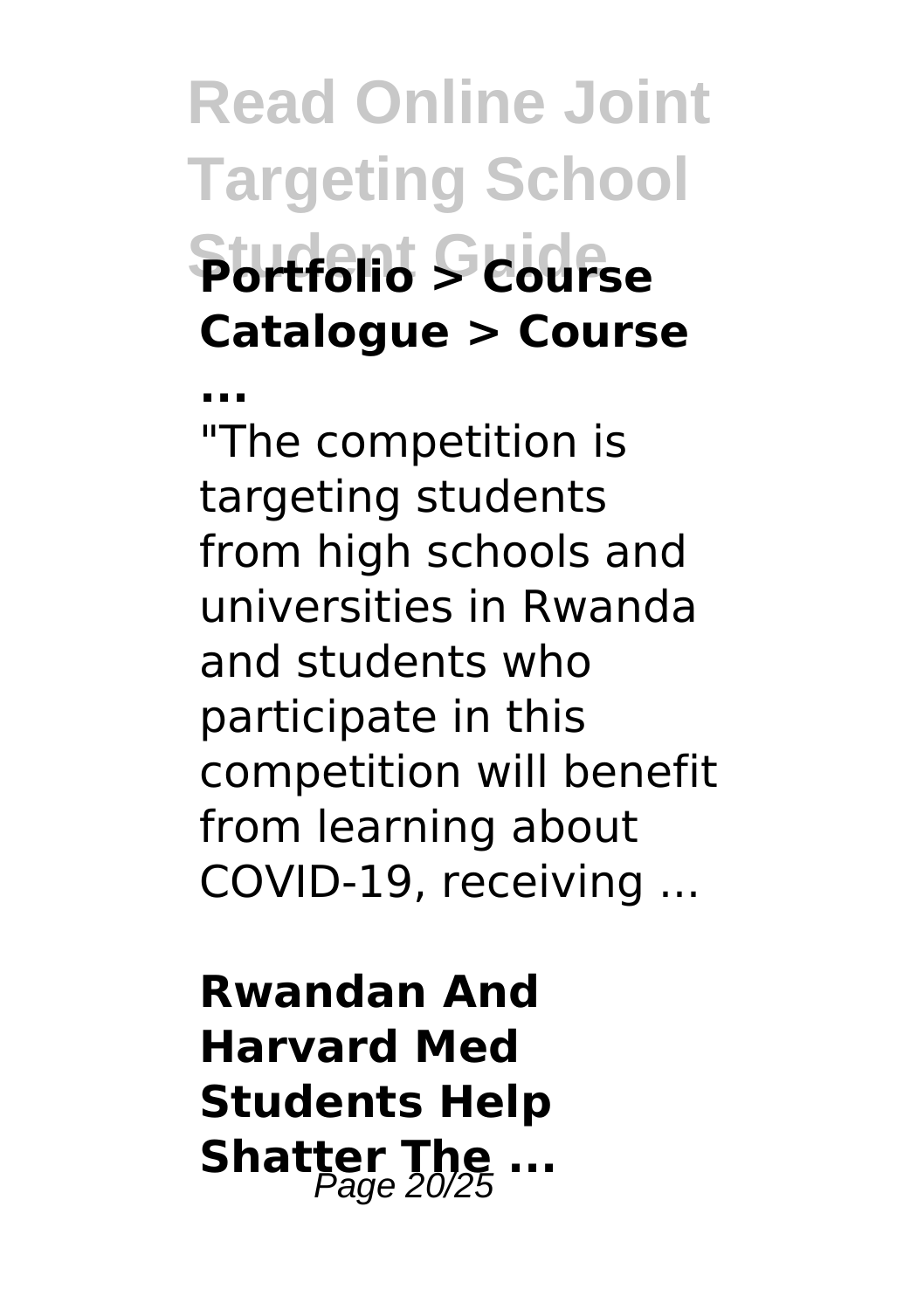**Read Online Joint Targeting School Soint Targeting de** Program. With full support from the Supreme Allied Commander Europe, General Philip M. Breedlove, the Joint Targeting Education and Training Program at the NATO School Oberammergau was officially established on 23 January 2015. Prior to this, NATO identified a critical Joint Targeting training shortfall as<br>Page 21/25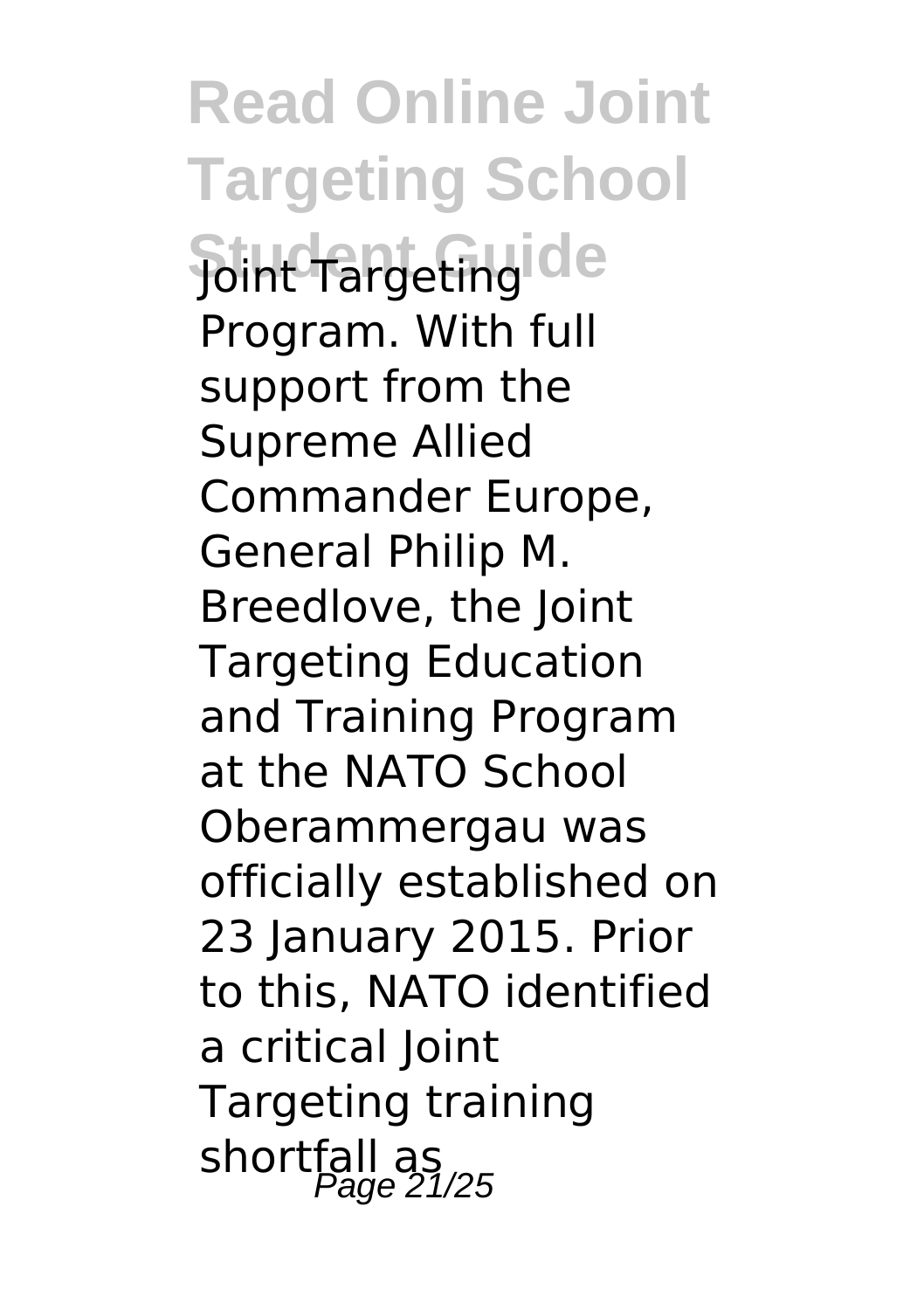**Read Online Joint Targeting School Student Guide** demonstrated during Operation UNIFIED PROTECTOR and NATO Response Force (NRF) exercises.

#### **Joint Targeting Program**

A target-consolidated list of targets made up of multiple candidate target lists; a prioritized list of targets drawn from the joint target list and nominated by component<br>Page 22/25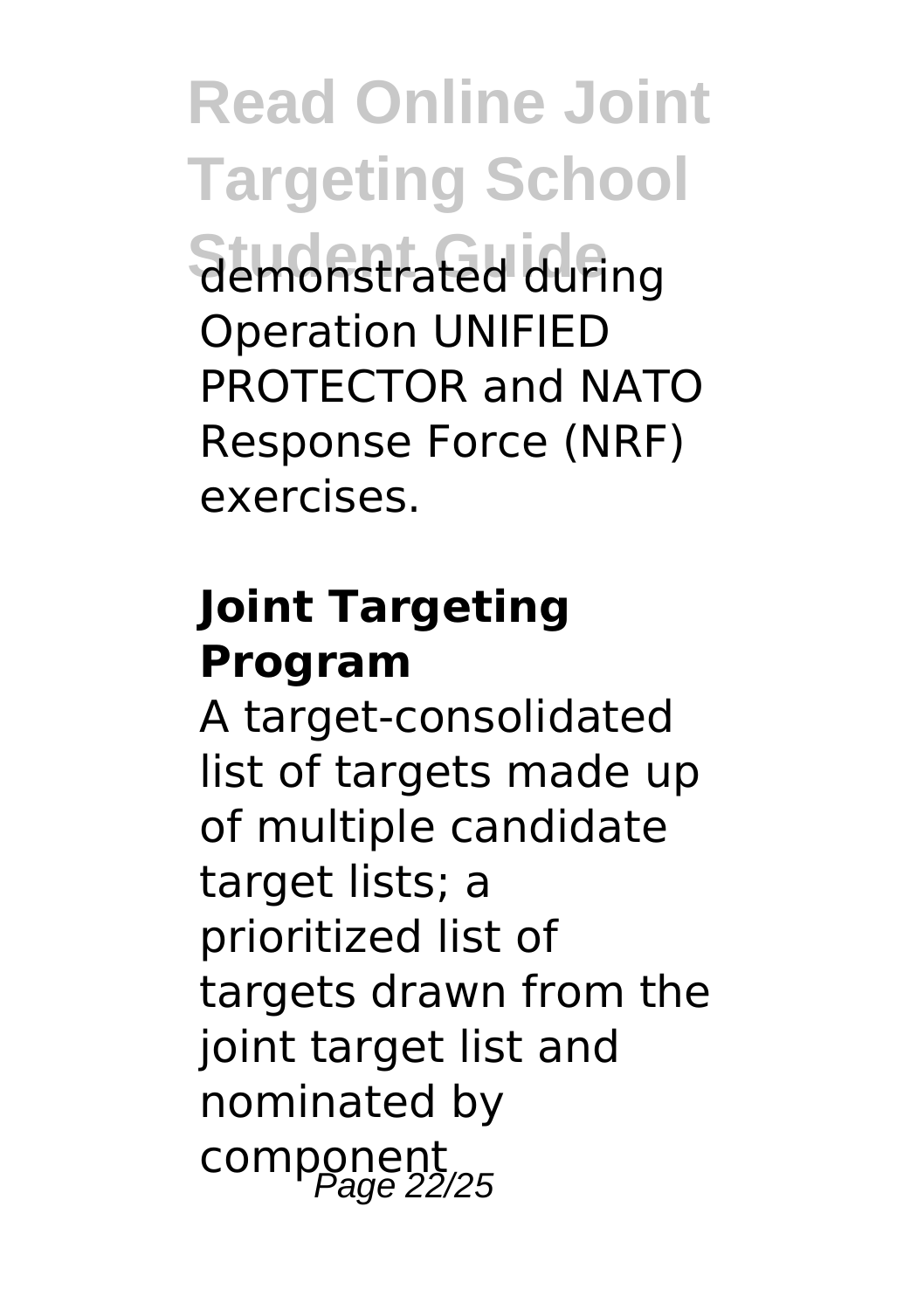**Read Online Joint Targeting School** Student Guide appropriate agencies, or the joint force commanders staff for inclusion on the joint integrated prioritized target list Joint Targeting List (JTL)

**Joint Targeting School (Exam 1) Flashcards | Quizlet** In September 2012, the Prichard Committee for Academic Excellence formed a Student Voice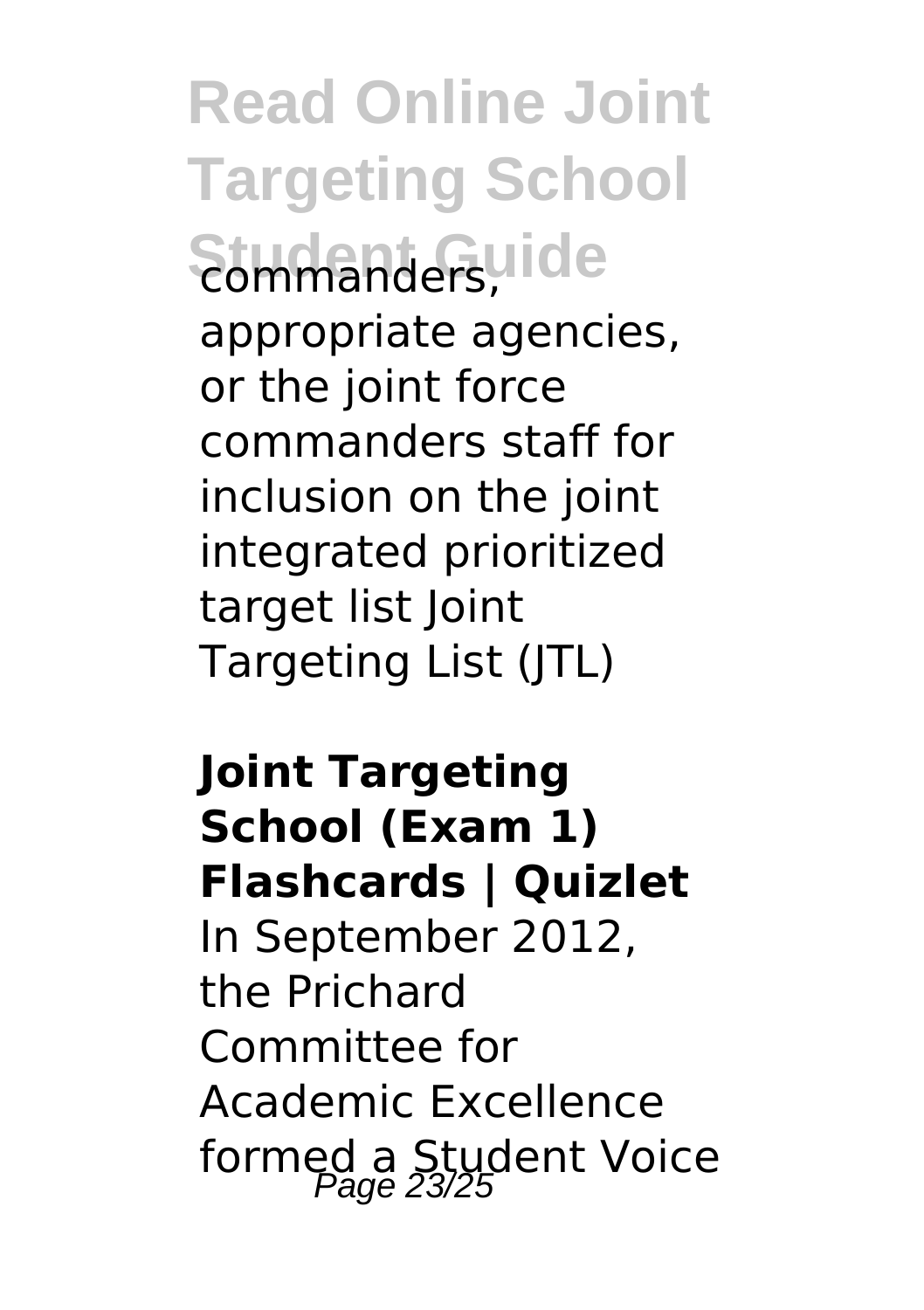**Read Online Joint Targeting School Student Guide** Team. Today, the SVT is comprised of a team of self-selected middle school through college students working to elevate the voices of Kentucky youth on the classroom impact of education issues and support students as policy partners in improving Kentucky schools.

Copyright code: d41d8